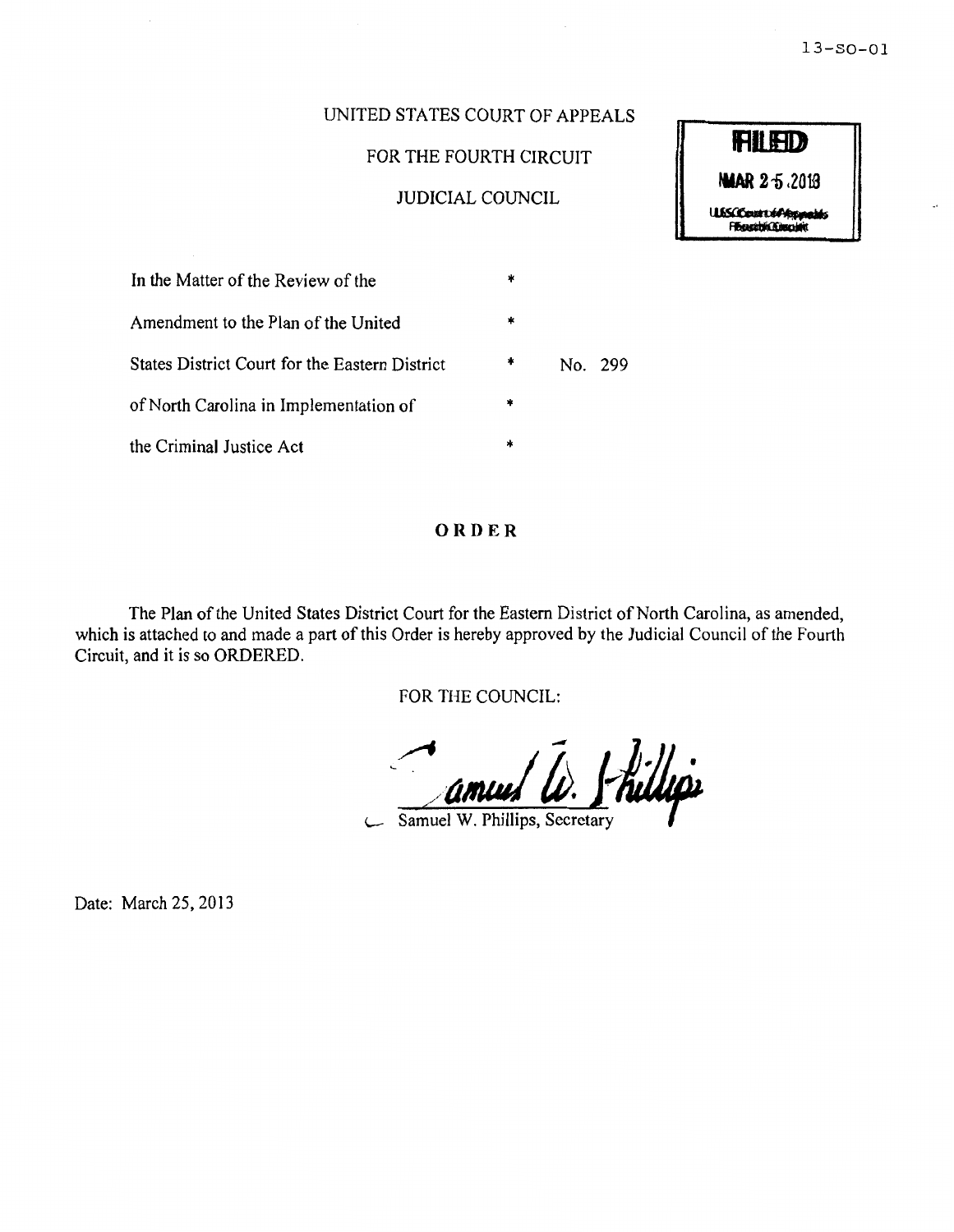# UNITED STATES DISTRICT COURT FOR THE EASTERN DISTRICT OF NORTH CAROLINA CRIMINAL JUSTICE ACT PLAN

 $13 - SO - 01$ 

### I. AUTHORITY

Pursuant to the Criminal Justice Act of 1964, as amended, (CJA), section 3006A of title 18, United States Code, and the *Guidelines for the Administration of the Criminal Justice Act and Related Statutes* (CJA *Guidelines),* Volume VII, *Guide to Judiciary Policies and Procedures,* the judges of the United States District Court for the Eastern District of North Carolina, adopt this Plan for furnishing representation in federal court for any person financially unable to obtain adequate representation in accordance with the CJA.

### II. STATEMENT OF POLICY

### A. Objectives.

1. The objective of this Plan is to provide effective, quality, legal representation to all persons entitled to counsel pursuant to the CJA *Guidelines.* Therefore, this Plan shall be administered so that those accused of a crime, or otherwise eligible for services pursuant to the CJA, will not be deprived, because they are financially unable to pay for adequate representation, or any element of representation necessary to an adequate defense.

2. The further objective of this Plan is to particularize the requirements of the CJA, the Anti-Drug Abuse Act of 1988 (codified in part at section 3599 of title 18, United States Code), and the *CIA Guidelines* in a way that meets the needs of this district.

### B. Compliance.

1. The court, its clerk, the federal public defender organization, and private attorneys appointed under the CJA shall comply with the CJA *Guidelines* approved by the Judicial Conference of the United States and/or its Committee on Defender Services and with this Plan.

2. Each private attorney shall be provided by the federal public defender with a then-current copy of this Plan upon the attorney's first appointment under the CJA or designation as a member of the Panel of Private Attorneys under the Criminal Justice Act (CJA Panel). The FPD shall maintain a current copy of the CJA *Guidelines* for the use of members of the CJA Panel and shall make known to such attorneys its availability.

### III. DEFINITIONS

A. "Representation" includes counsel and investigative, expert, and other services.

B. "Appointed attorney" includes private attorneys, the federal public defender and staff attorneys of the federal public defender organization.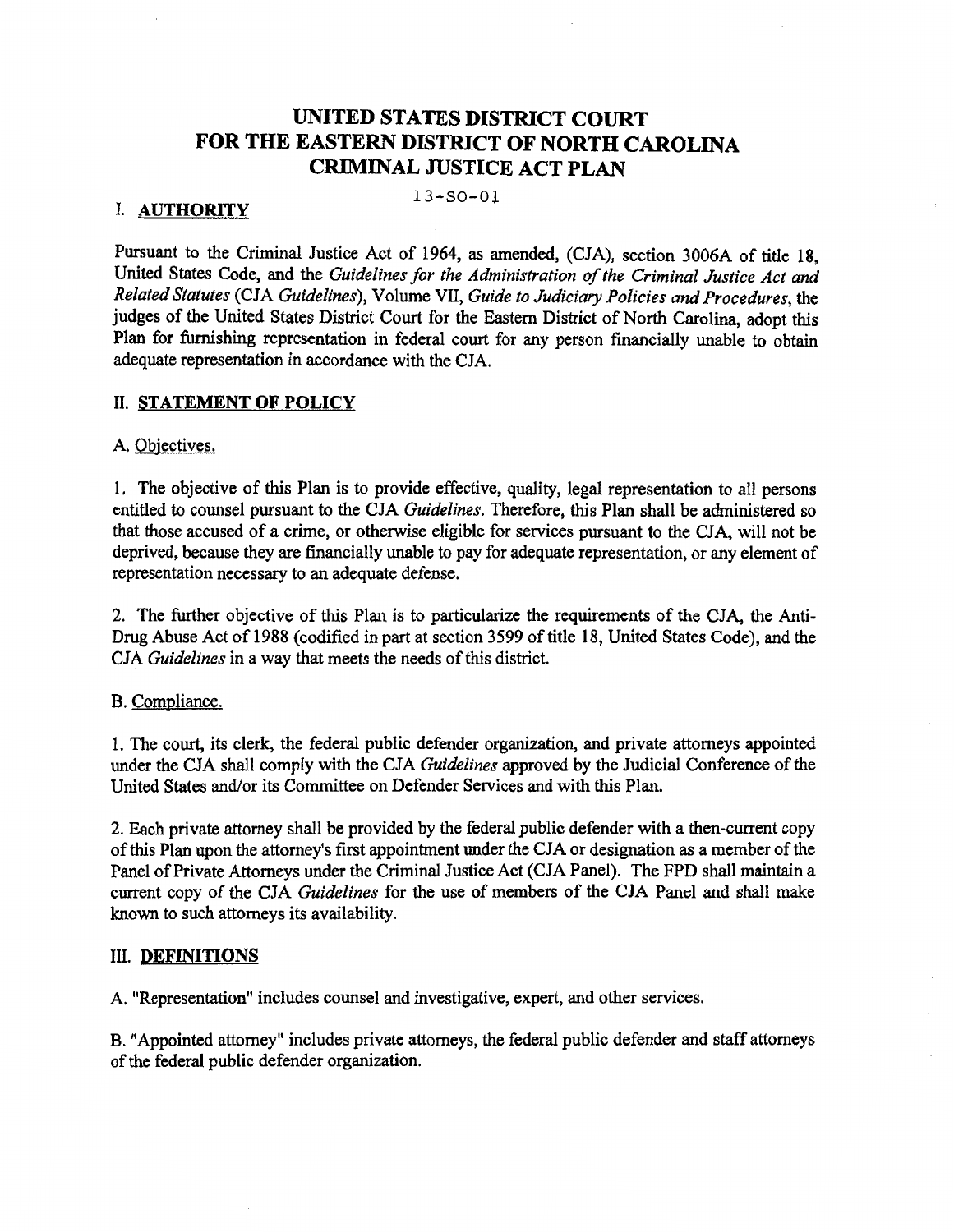## IV. PROVISION OF REPRESENTATION

A. Circumstance.

1. Mandatory. Representation shall be provided for any financially eligible person who:

a. is charged with a felony or with a Class A misdemeanor;

b. is a juvenile alleged to have committed an act of juvenile delinquency as defined in section 5031 of title 18, United States Code;

c. is charged with a violation of probation, or faces a change of a term or condition of probation (unless the modification sought is favorable to the probationer and the government has not objected to the proposed change);

d. is under arrest, when such representation is required by law;

e. is entitled to appointment of counsel in parole proceedings;

f. is charged with a violation of supervised release or faces modification, reduction, or enlargement of a condition, or extension or revocation of a term of supervised release;

g. is subject to a mental condition hearing under chapter 313 of title 18, United States Code; h. is in custody as a material witness;

i. is seeking to set aside or vacate a death sentence under sections 2254 or 2255 of title 28, United States Code;

j. is entitled to appointment of counsel in verification of consent proceedings pursuant to a transfer of an offender to or from the United States for the execution of a penal sentence under section 4109 of title 18, United States Code;

k. is entitled to appointment of counsel under the Sixth Amendment to the Constitution; or I. faces loss of liberty in a case and federal law requires the appointment of counsel.

Discretionary. Whenever a judge or magistrate judge determines that the interests of justice so require, representation may be provided for any financially eligible person who:

a. is charged with a petty offense (Class B or C misdemeanor, or an infraction) for which a sentence to confinement is authorized;

b. is seeking relief, other than to set aside or vacate a death sentence under sections 2241, 2254, or 2255 of title 28, United States Code;

c. is charged with civil or criminal contempt who faces loss of liberty;

d. has been called as a witness before a grand jury, a court, the Congress, or a federal agency or commission which has the power to compel testimony, and there is reason to believe, either prior to or during testimony, that the witness could be subject to a criminal prosecution, a civil or criminal contempt proceeding, or face loss of liberty;

e. is proposed by the United States attorney for processing under a pretrial diversion program; f. is held for international extradition under chapter 209 of title 18, United States Code.

g. has been informed in writing by the United States Attorney that such person is the target of a grand jury investigation.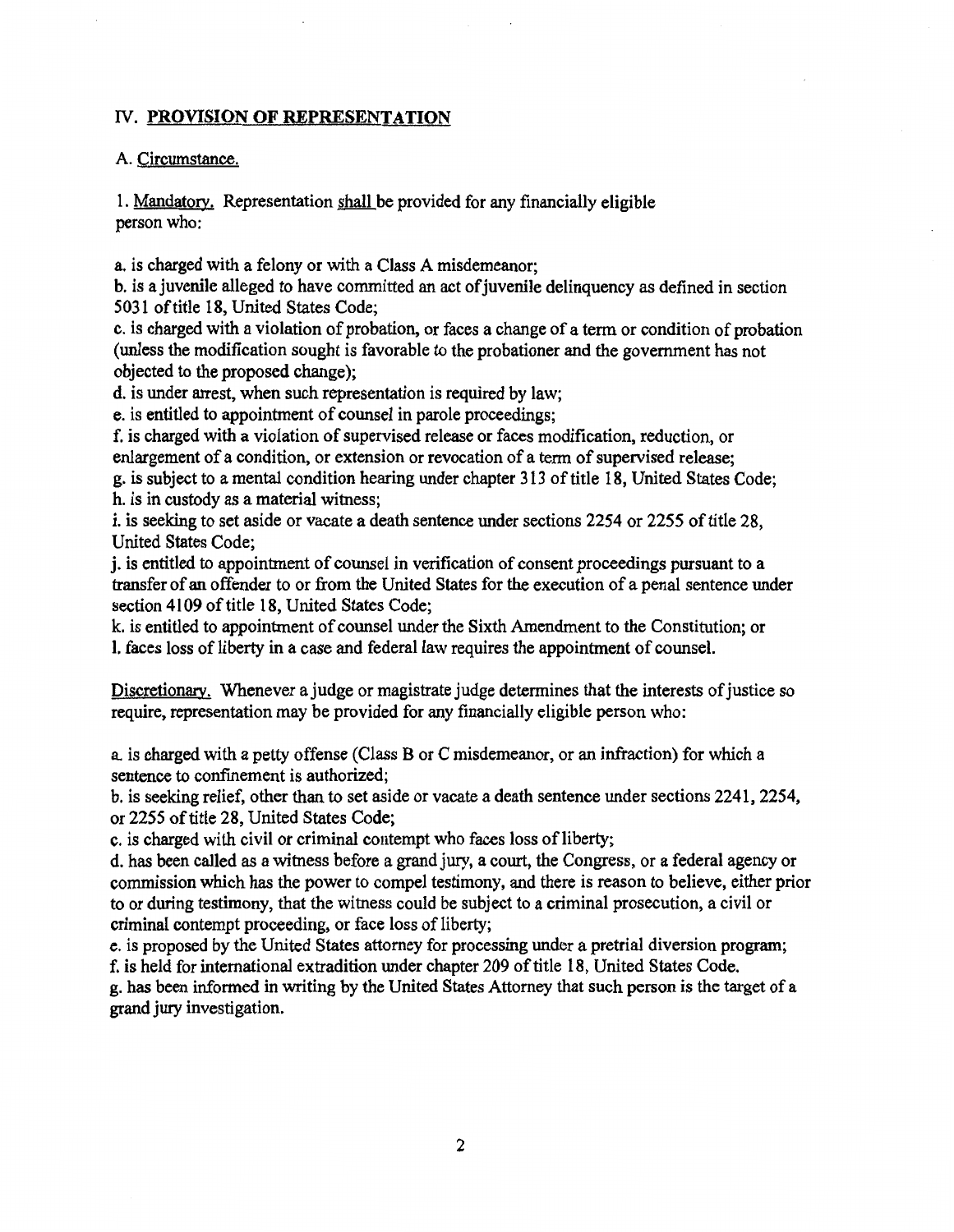Representation may also be furnished for financially eligible persons in ancillary matters appropriate to the proceedings pursuant to subsection (c) of the CJA.

### B. When Counsel Shall Be Provided.

Counsel shall be provided to eligible persons as soon as feasible after they are taken into custody, when they appear before a magistrate judge or judge, when they are formally charged or notified of charges if formal charges are sealed, or when a magistrate judge or judge otherwise considers appointment of counsel appropriate under the CJA, whichever occurs earliest.

### C. Number and Qualifications of Counsel.

1. Number. More than one attorney may be appointed in any case determined by the court to be extremely difficult. In a capital case, the following applies:

a. Federal Capital Prosecutions. Pursuant to 18 U.S.C. *§* 3005, a person charged with a federal capital offense is entitled to the appointment of two attorneys, at least one of whom shall be learned in the law applicable to capital cases. Pursuant to 18 U.S.C. § 3599(a)(l), if necessary for adequate representation, more than two attorneys may be appointed to represent a defendant in such a case.

b. Habeas Cotpus Proceedings. Pursuant to 18 U.S.C. § 3599(a)(2), a financially eligible person seeking to vacate or set aside a death sentence in proceedings under 28 U.S.C. § 2254 or 2255 is entitled to appointment of one or more qualified attorneys. Due to the complex, demanding, and protracted nature of death penalty proceedings, judicial officers should consider appointing at least two counsel.

2. Qualifications. Qualifications for appointed counsel shall be determined by the court. In capital cases, the following also applies:

a. Appointment of Counsel Prior to Judgment. Pursuant to 18 U.S.C. § 3599(b), at least one of the attorneys appointed must have been admitted to practice in the court in which the case will be prosecuted for not less than five years, and must have had not less than three years experience in the actual trial of felony prosecutions in that court. Pursuant to 18 U.S.C. § 3005, at least one of the attorneys appointed must be knowledgeable in the law applicable to capital cases.

Pursuant to 18 U.S.C. § 3005, in appointing counsel in federal capital prosecutions, the court shall consider the recommendation of the federal public defender.

b. Appointment of Counsel After Judgment. Pursuant to 18 U.S.C. § 3599(c), at least one of the attorneys appointed must have been admitted to practice in the court of appeals for not less than five years, and must have had not less than three years experience in the handling of appeals in felony cases in the court.

c. Attorney Qualification Waiver. Pursuant to 18 U.S.C. § 3599(d), the presidingjudicial officer, for good cause, may appoint an attorney who may not qualify under 18 U.S.C. *§* 3599(b) and (c), but who has the background, knowledge, and experience necessary to represent the defendant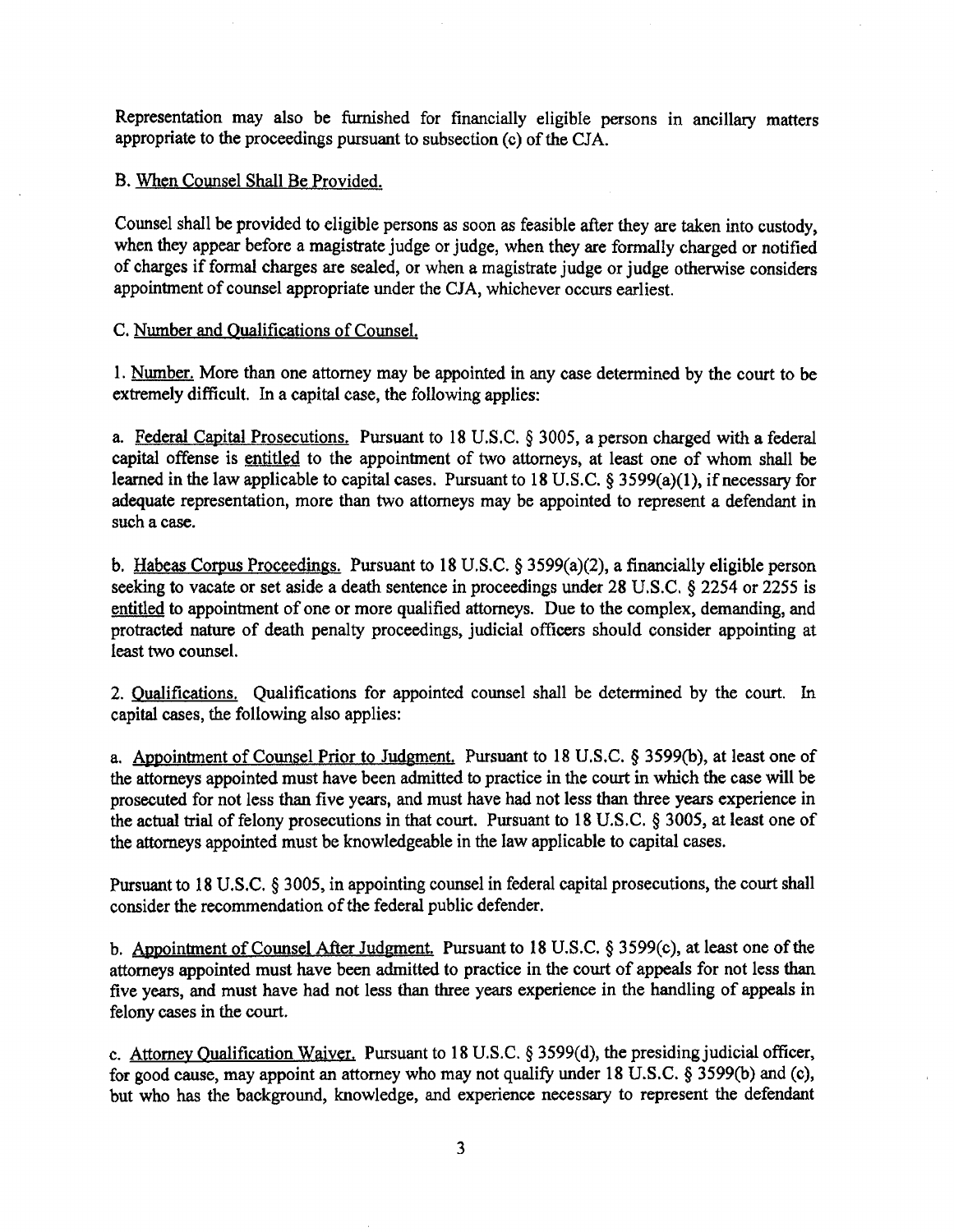properly in a capital case, giving due consideration to the seriousness of the possible penalty and the unique and complex nature of the litigation.

## D. Eligibility for Representation.

1. Fact-finding. The determination of eligibility for representation under the CJA is a judicial function to be performed by a federal judge or magistrate judge after making appropriate inquiries concerning the person's financial condition.

2. Disclosure of Change in Eligibility. If, at any time after appointment, counsel obtains infonnation that a client is financially able to make payment, in whole or in part, for legal or other services in connection with his or her representation, and the source of the attorney's information is not protected *as* a privileged communication, counsel shall advise the court.

## V. FEDERAL PUBLIC DEFENDER ORGANIZATION

## A. Establishment

1. The Federal Public Defender Organization of the Eastern District of North Carolina, previously established in this district pursuant to the provisions of the CJA, is hereby recognized *as* the federal public defender organization for this district.

2. The Federal Public Defender Organization shall be capable of providing legal services throughout the district and shall maintain offices for that purpose.

B. Supervision of Defender Organization. The federal public defender shall be responsible for the supervision and management of the federal public defender organization. Accordingly, the federal public defender shall be appointed in all cases assigned to that organization for subsequent assignment to staff attorneys at the discretion of the federal public defender.

C. Management of CJA Panel. The federal public defender shall be responsible for the systematic distribution of cases to and for the management of the CJA Panel subject to the provisions of the Plan for the Composition, Administration, and Management of the Panel of Private Attorneys under the Criminal Justice Act, found at Appendix I of this plan.

## VI. PRIVATE ATTORNEYS

A. Establishment of CJA Panel. The existing, previously established panel of attorneys (CJA panel) who are eligible and willing to be appointed to provide representation under the CJA is hereby recognized.

B. Qrganization. The Plan for the Composition, Administration, and Management of the Panel of Private Attorneys under the Criminal Just Act is found at Appendix I of this plan.

C. Ratio of Appointments. Where practical and cost effective, private attorneys from the CJA Panel shall be appointed in a substantial proportion of the cases in which the accused is determined to be financially eligible for representation under the CJA. "Substantial" shall usually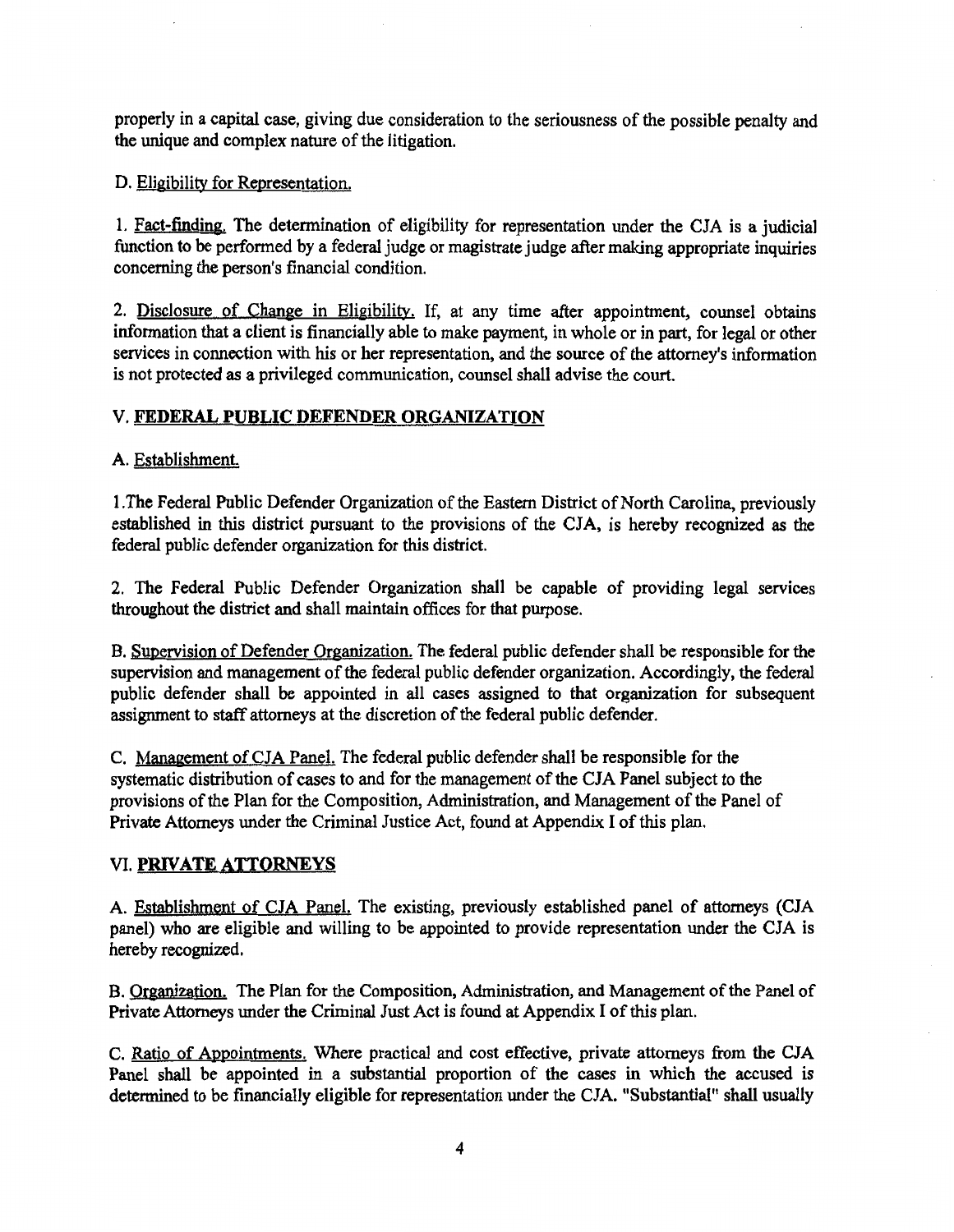be defined as approximately 25% of the appointments under the CJA annually throughout the district.

## VII. REPRESENTATION IN STATE DEATH PENALTY HABEAS CORPUS PROCEEDINGS UNDER 28 U.S.C. § 2254

The court shall appoint an attorney or attorneys qualified in accordance with the standards set forth in 18 U.S.C. § 3599 to represent financially eligible persons seeking habeas corpus relief in state death penalty proceedings under 28 U.S.C. § 2254.

The Clerk of Court shall maintain a list of attorneys appointed to represent persons before the court in capital habeas corpus proceedings under section 2254. The Clerk, in consultation with the court, will review the list periodically to consider the court's experience with the attorneys and the effectiveness of representation offered by counsel.

## VIII. DUTIES OF APPOINTED COUNSEL

A. Standards. The services to be rendered a person represented by appointed counsel shall be commensurate with those rendered if counsel were privately employed by the person.

B. Professional Conduct. Attorneys appointed pursuant to the CJA shall conform to the highest standards of professional conduct, including but not limited to the provisions of the North Carolina State Bar Rules of Professional Conduct and the American Bar Association's Model Rules of Professional Conduct. Such attorneys shall also conform to the highest standards of the bar of all other states, districts or territories of which they may be members.

C. No Receipt of Other Payment. Appointed counsel may not require, request, or accept any payment or promise of payment or any other valuable consideration for representation under the appointment, unless such payment is approved by order of the court.

D. Continuing Representation. Once counsel is appointed under the CJA, counsel shall continue the representation until the matter, including appeals or review by certiorari (as governed by the circuit CJA plan provisions concerning representation on appeal), is closed; until substitute counsel has filed a notice of appearance; until an order has been entered allowing or requiring the person represented to proceed *pro se;* or until the appointment is terminated by court order.

### IX. DUTIES OF LAW ENFORCEMENT AND RELATED AGENCIES

A. Presentation of Accused for Appointment of Counsel. Federal law enforcement and prosecutorial agencies, probation officers, and pretrial services officers in this district, and those acting on their behalf, shall promptly ask any person who is in custody, or who otherwise may be entitled to counsel under the CJA, whether he or she is financially able to secure representation, and shall, in such cases in which the person indicates that he or she is not able, arrange to have the person promptly presented before a magistrate judge or judge of this court for determination of fmancial eligibility and appointment of counsel.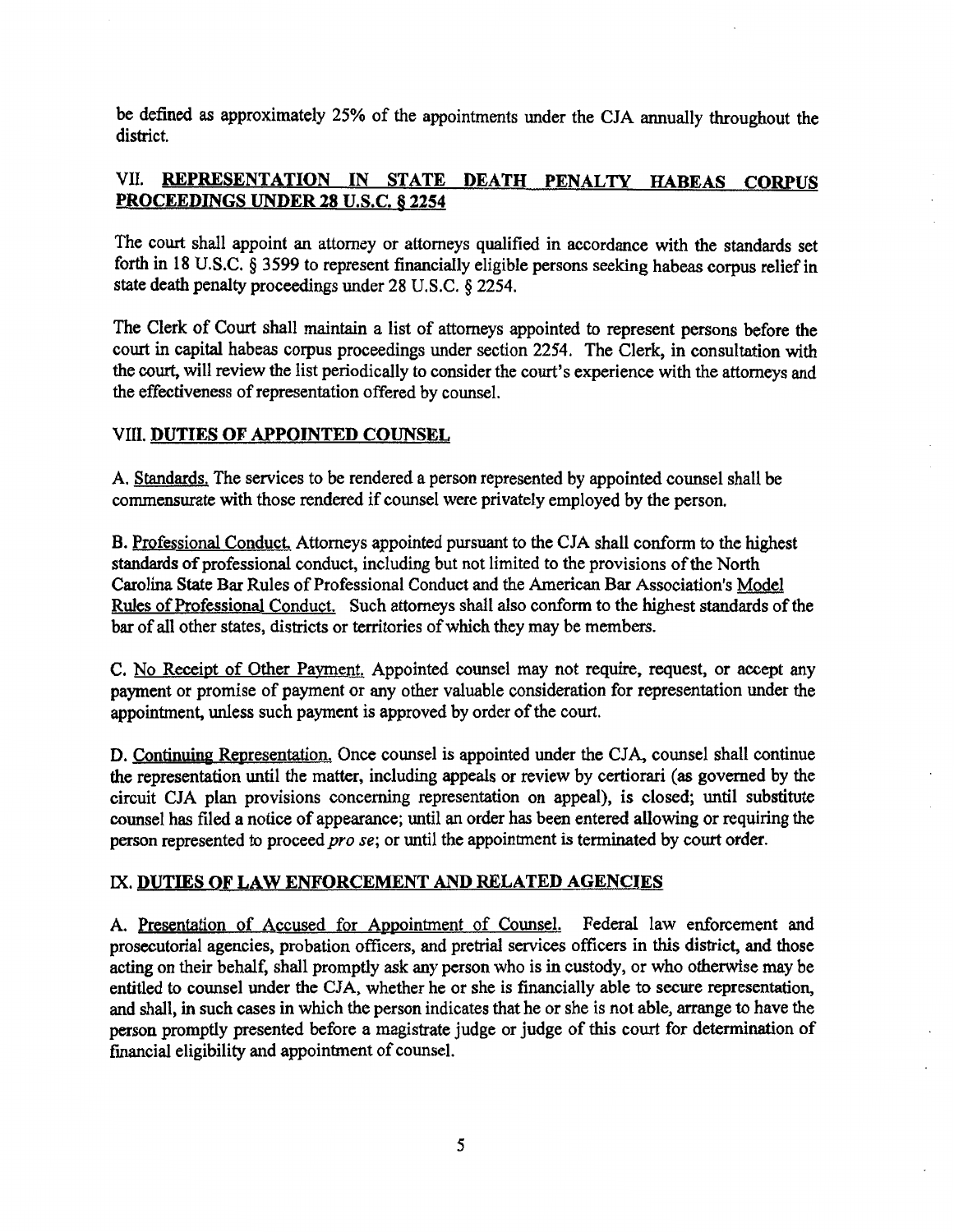B. Notice of Indictment or Criminal Information. Upon the return or unsealing of an indictment, the filing of a criminal information, or the filing of a petition to modify or revoke probation, the United States attorney or the probation officer, as appropriate, immediately shall mail or otherwise deliver a copy of the document to appointed counsel, or to the defendant if he or she is without counsel, at the address shown on defendant's bond papers or to the jail in which the defendant is incarcerated.

### X. MISCELLANEOUS

A. Forms. Standard forms, pertaining to the CJA and approved by the Judicial Conference of the United States or its Committee on Defender Services and prescribed and distributed by the Director of the Administrative Office of the United States Courts, shall be used, where applicable, in all proceedings under this Plan.

B. Claims.

1. Claims for compensation of private attorneys providing representation under the CJA in all cases other than those addressed below in subsection B.4., shall be submitted on the appropriate CJA form to the Office of the Federal Public Defender. That office shall review the form for mathematical and technical accuracy and for conformity with the CJA Guidelines, and if correct, shall forward the claim form to the appropriate judge or magistrate judge for consideration.

2. Private attorneys shall notify the presiding judicial officer in writing as soon as practicable if the anticipated cost of the representation is likely to exceed the CJA case compensation maximums and explain why the cost is expected to exceed that level.

3. In any case in which the total compensation claimed is in excess of the statutory case compensation maximum, counsel shall submit with the voucher a detailed memorandum supporting and justifying counsel's claim that the representation given was in an extended or complex case, and that the excess payment is necessary to provide fair compensation. Counsel may wish to submit CJA form 26, Supplemental Information Statement for a Compensation Claim in Excess of the Statutory Case Compensation Maximums: District Court, which details the type of information to be considered in determining whether a case is extended or complex.

4. Claims for compensation of attorneys providing representation under the CJA of persons seeking habeas relief in state death penalty proceedings under 28 U.S.C. § 2254 shall be submitted on the appropriate CJA form to the Clerk of Court. The Clerk shall review the form for mathematical and technical accuracy and for conformity with the CJA Guidelines, and shall forward the form to the appropriate judge or magistrate judge for consideration.

C. Supersession. This Plan supersedes all prior Criminal Justice Act Plans of this court.

### XI. EFFECTIVE DATE

This Plan shall become effective when approved by the Judicial Council of the Circuit.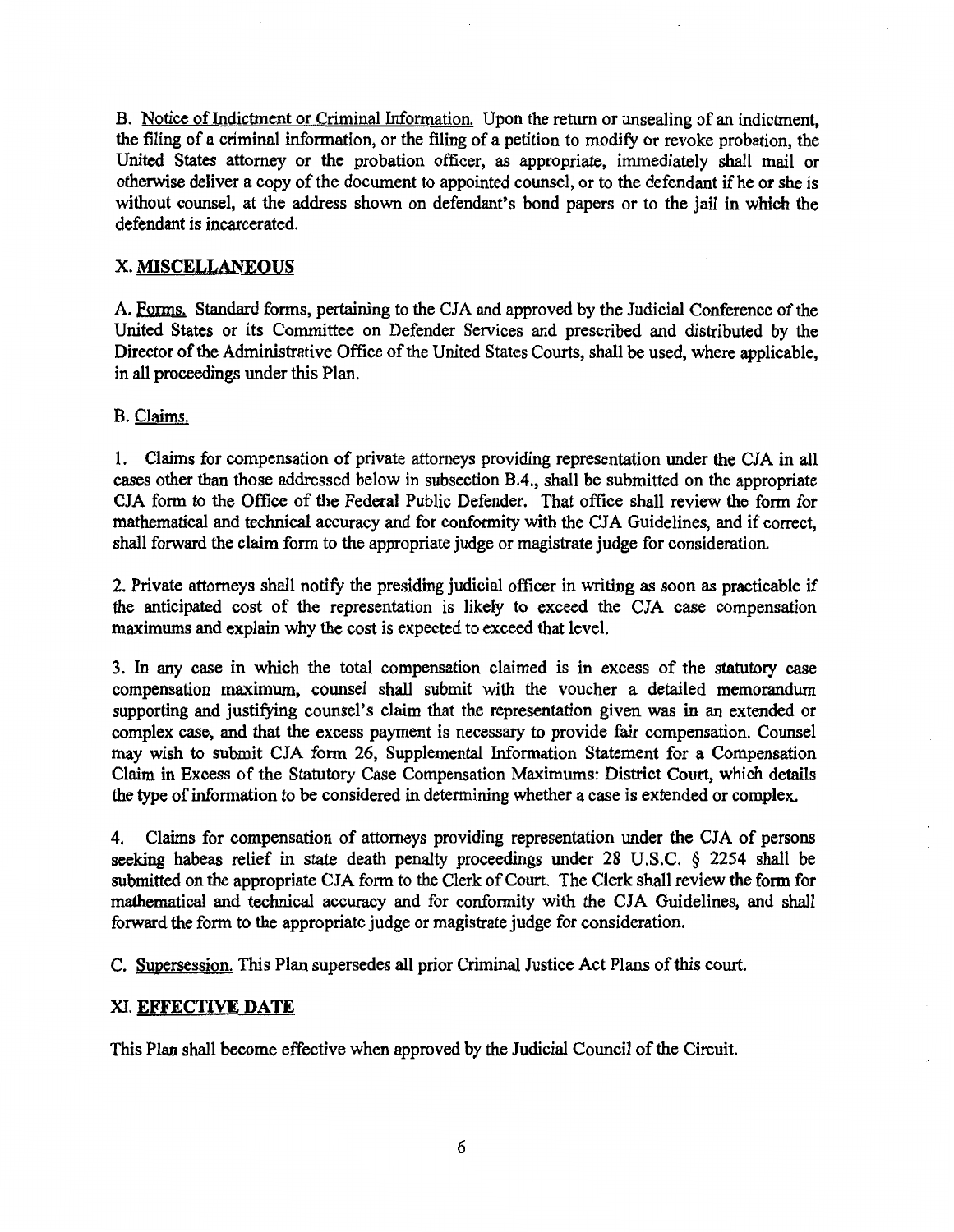ENTERED FOR THE COURT ON  $March$  (2, 2013)

JAMES C. DEVER III, CHIEF JUDGE, DISTRICT COURT

APPROVED BY THE JUDICIAL COUNCIL OF THE CIRCUIT ON \_\_\_\_\_\_\_\_\_\_\_\_\_\_\_\_\_\_\_\_\_\_\_\_\_\_\_\_\_\_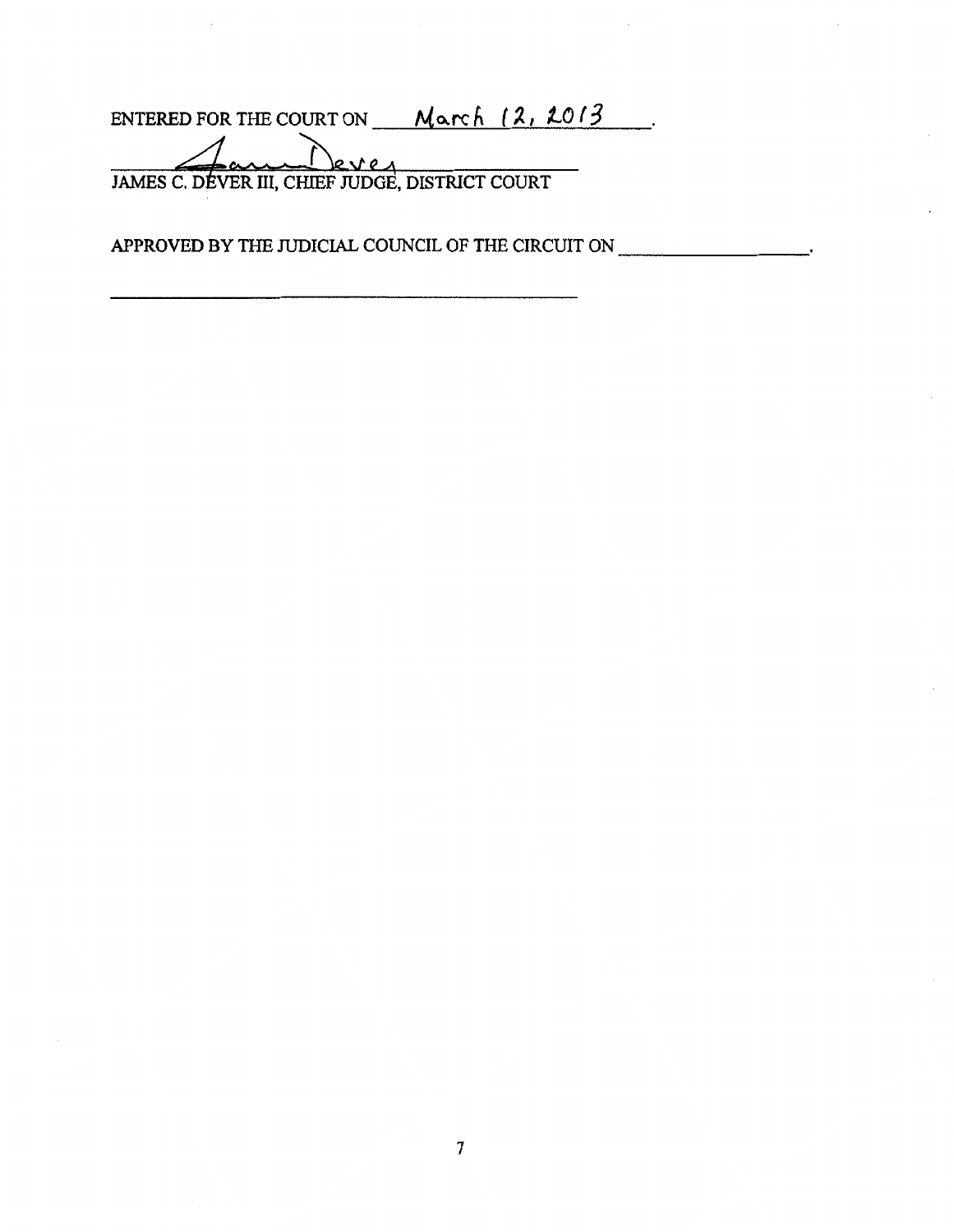### Appendix I

## PLAN FOR THE COMPOSITION, ADMINISTRATION AND MANAGEMENT OF THE PANEL OF PRIVATE ATTORNEYS UNDER THE CRIMINAL JUSTICE ACT FOR THE EASTERN DISTRICT OF NORTH CAROLINA

### I. COMPOSITION OF PANEL OF PRIVATE ATTORNEYS

### A.CJAPANEL

1. Approval. The Court shall establish a panel of private attorneys ("CJA Panel") who are eligible and willing to be appointed to provide representation under the Criminal Justice Act. The Court shall approve attorneys who have applied for membership on the panel after receiving recommendations from the CJA Panel Committee, established pursuant to paragraph B, of this Plan. Members of the CJA Panel shall serve at the pleasure of the Court.

2. Size. The panel shall be large enough to provide a sufficient nwnber of experienced attorneys to handle the CJA caseload, yet small enough so that panel members will receive an adequate number of appointments to maintain their proficiency in federal criminal defense work, and thereby provide a high quality of representation. The CJA Panel Committee shall periodically review the size of the CJA Panel and make recommendations to the Court as to the necessity of increasing, limiting or decreasing the size of the panel.

3. Eligibility. Attorneys who serve on the CJA Panel must be members in good standing of the federal bar of this district, and have demonstrated experience in, and knowledge of, the Federal Rules of Criminal Procedure, the Federal Rules of Evidence, and the Sentencing Guidelines. Also, attorneys shall have at least two years experience in criminal defense representation. The two years experience may be obtained by serving as a staff attorney with a federal defender organization, as an assistant U.S. Attorney, as a law clerk for a federal district or circuit judge, or as a private attorney whose practice involves substantial criminal defense work. Unless specifically permitted by the Court, applicants shall have their principal place of business within the Eastern District of North Carolina. Attorneys whose principal place of business is outside the Eastern District of North Carolina and who either applied for or joined the regular CJA panel before January 15, 2013 are excepted from this requirement.

Subsection (b) of the Act provides, in part, that:

Counsel furnishing representation under the plan shall be selected from a panel of attorneys designated or approved by the court, or from a bar association, legal aid agency, or defender organization furnishing representation pursuant to the plan.

However, when the district judge presiding over the case, or the chief judge if a district judge has not yet been assigned to the case, determines that the appointment of an attorney, who is not a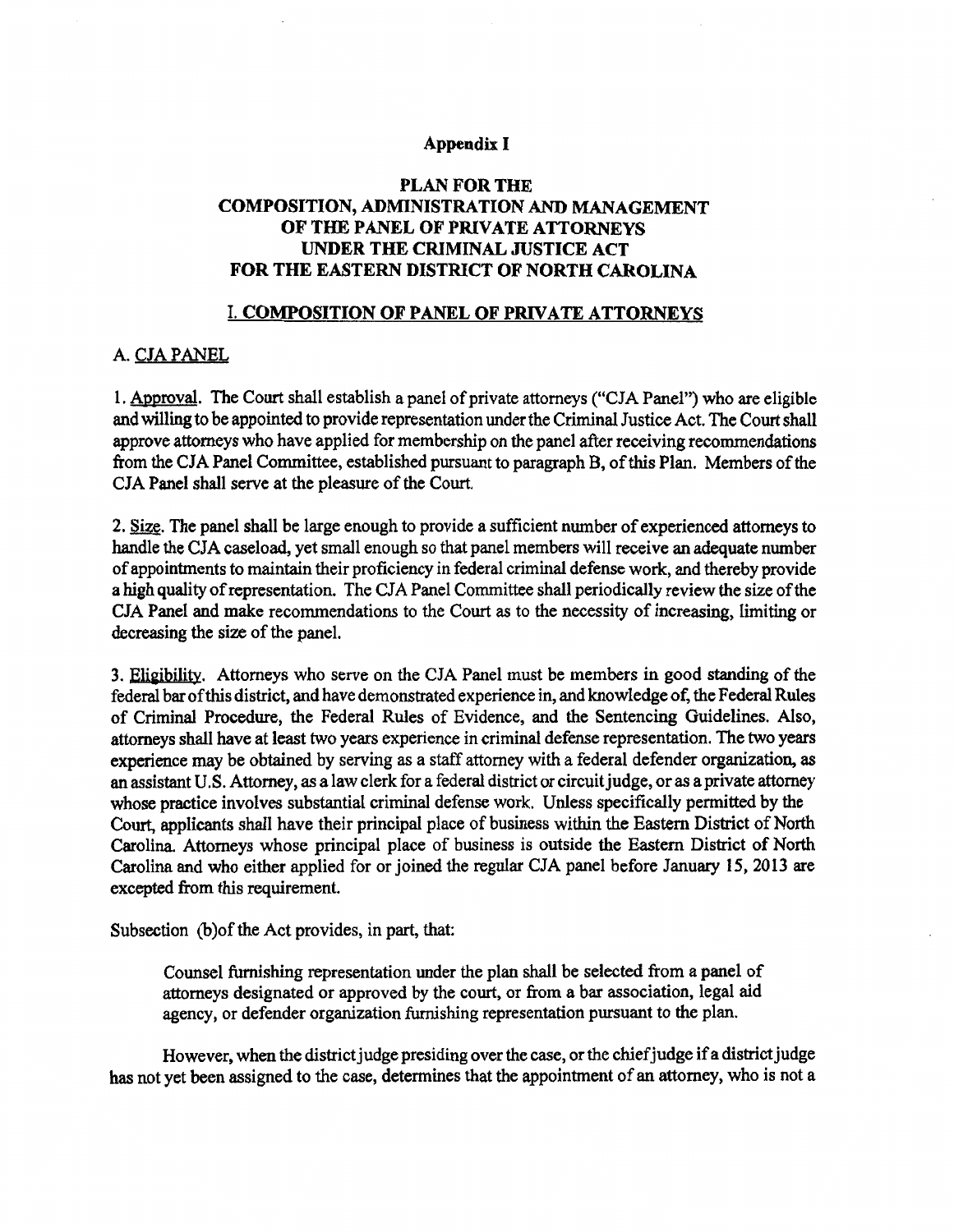member of the CJA panel, is in the interest of justice, judicial economy or continuity of representation, or there is some other compelling circumstance warranting his or her appointment, the attorney may be admitted to the CJA panel *pro hac vice* and appointed to represent the CJA defendant. Consideration for preserving the integrity of the panel selection process suggests that such appointments should be made only in exceptional circumstances. Further, the attorney, who may or may not maintain an office in the district, should possess such qualities as would qualify him or her for admission to the district's CJA panel in the ordinary course of panel selection.

4. Egual Opportunity. All qualified attorneys shall be encouraged to participate in the furnishing of representation in CJA cases, without regard to race, color, religion, sex, age, national origin or disabling condition.

5. Terms. Members serve an indefinite term. However, a member may be removed from the CJA Panel by the Court.

6. Removal from Panel. A panel member may be removed by the Court without prior notice. Also, the CJA Panel Committee shall recommend to the Court the removal of any member who fails to provide adequate representation, who has engaged in illegal activities, or ethical violations, or attend adequate continuing legal education courses on criminal defense.

7. Application. Application forms for membership on the CJA Panel shall be made available to attorneys requesting them from the Office of the Federal Public Defender. Completed applications shall be submitted to the Federal Public Defender for review. The Federal Public Defender will forward the applications to the CJA Panel Committee for review and recommendation. Applications will then be sent to the Chief Judge with recommendations as to whether the applicant should be placed on the regular panel, training panel or neither.

8. Continuing Legal Education. As an annual requirement for continued membership on the CJA Panel, all panel attorneys will be required to attend at least one federal criminal practice program conducted by the Federal Public Defender, unless excused by the Federal Public Defender. The Federal Public Defender shall schedule and conduct federal criminal practice programs for panel attorneys at least annually. The Federal Public Defender shall seek approval from The North Carolina State Bar Board of Continuing Legal Education for these seminars. CLE credit will be offered on those programs approved by the Board of Continuing Legal Education. The Federal Public Defender may approve other continuing legal education in the area of federal criminal law as a substitute for attendance at those seminars conducted by the Federal Public Defender. Failure of a panel attorney to meet the annual requirement of attending at least one federal criminal practice program conducted by the Federal Public Defender or an approved substitute could result in removal from the panel.

### B. CJA PANEL COMMITTEE

1. Membership. A CJA Panel Committee shall be established by the court. The Committee shall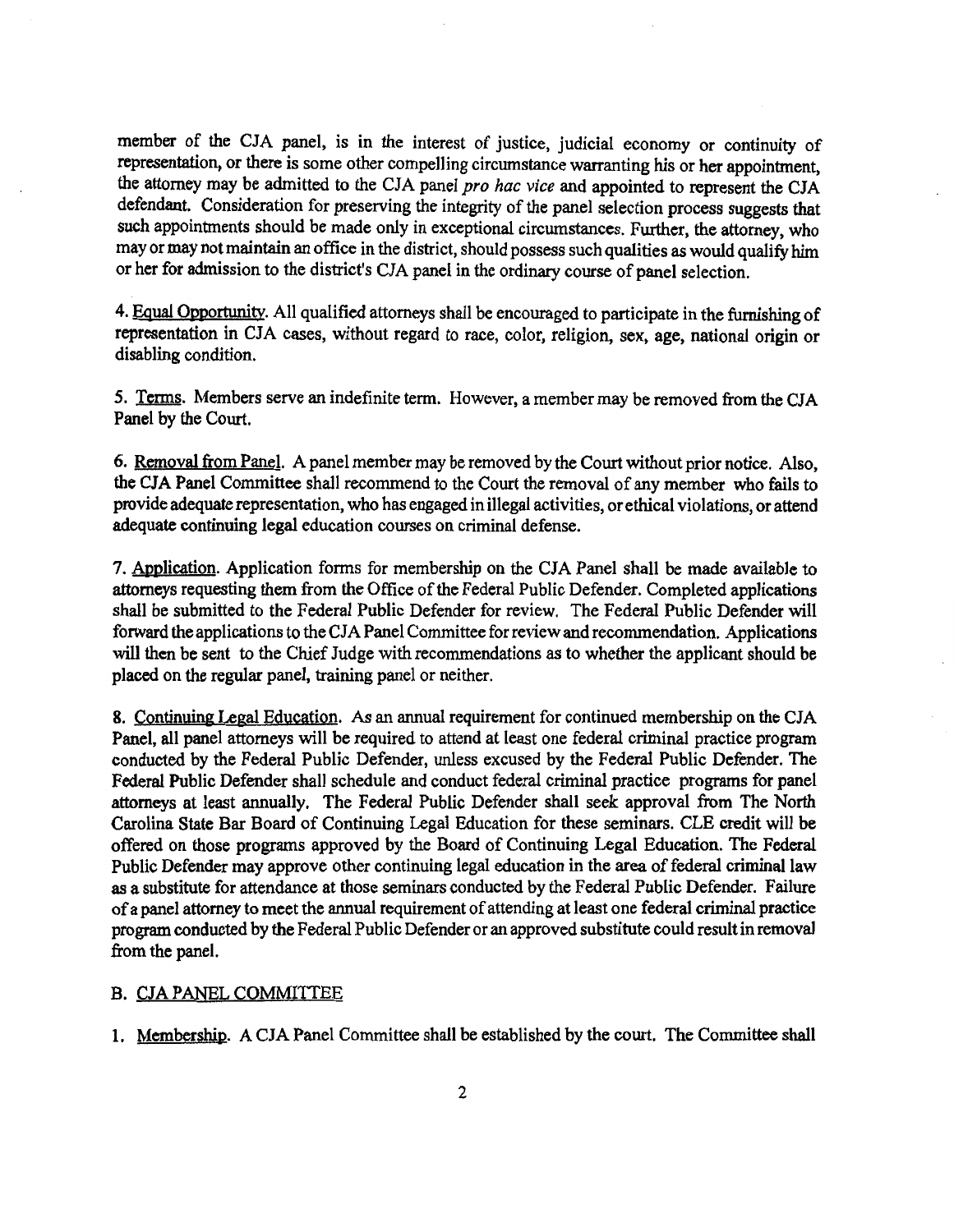consist of the Chief Judge or designee appointed by the Chief Judge, one magistrate judge, the CJA Panel Representative for the district, the Federal Public Defender, and the Clerk of Court. The Committee shall be chaired by the Chief Judge or designee appointed by the Chief Judge.

2. Duties. The Committee shall meet at least once a year to consider applications for membership, size of the panel, training requirements, and any other CJA Panel issues presented to the Committee by any member. The Committee shall also review the operation and administration of the panel over the preceding year, and recommend to the Court any changes deemed necessary or appropriate by the Committee regarding the appointment process and panel management. The Committee shall also inquire annually as to the continued availability and willingness of each panel member to accept appointments.

#### C. CJA TRAINING PANEL

The CJA Training Panel consists of attorneys who do not have the experience required for membership on the CJA Panel. Training Panel members may assist members of the CJA Panel in a "second chair" capacity. Training Panel members are not eligible to receive appointments independently, and shall not be eligible to receive compensation for their services in assisting CJA Panel members. Prior service on the CJA Training Panel is not a requirement for membership on the CJA Panel, nor will service on the Training Panel guarantee admission of an attorney to the CJA Panel. The requirements for members of the Training Panel to be transferred to the regular CJA Panel may include but are not limited to the following: the Training Panel member must attend a sentencing guidelines seminar and a federal criminal practice seminar approved by the Federal Public Defender and obtain a written recommendation from a member of the CJA Panel who has acted in the "first chair" capacity on cases where the training panel member has acted as "second chair". All requests for such transfers to the CJA Panel should be sent to the Federal Public Defender Office. The requests will be presented to the CJA Panel Committee and are subject to the approval of the Chief Judge. All requests for transfers to the CJA Panel must be made within 18 months of the date the Training Panel member is appointed to the Training Panel. After 18 months, if the attorney has not completed the necessary training to move to the regular CJA Panel, the attorney's name will be removed without further notice from the Training Panel roster. Attorneys may reapply to the CJA Panel. Any requests for extension of the training period must be made in writing to the Federal Public Defender prior to the expiration of the 18 month period and are subject to the Federal Public Defender's approval.

#### II. SELECTION FOR APPOINTMENT

#### A. MAINTENANCE OF LIST AND DISTRIBUTION OF APPOINTMENTS

The Federal Public Defender shall maintain a current list of all attorneys included on the CJA Panel, with current office addresses and telephone numbers. The Federal Public Defender shall furnish a copy of this list to each judge and magistrate judge. The Federal Public Defender shall also maintain a public record of assignments to private counsel, and, when appropriate, statistical